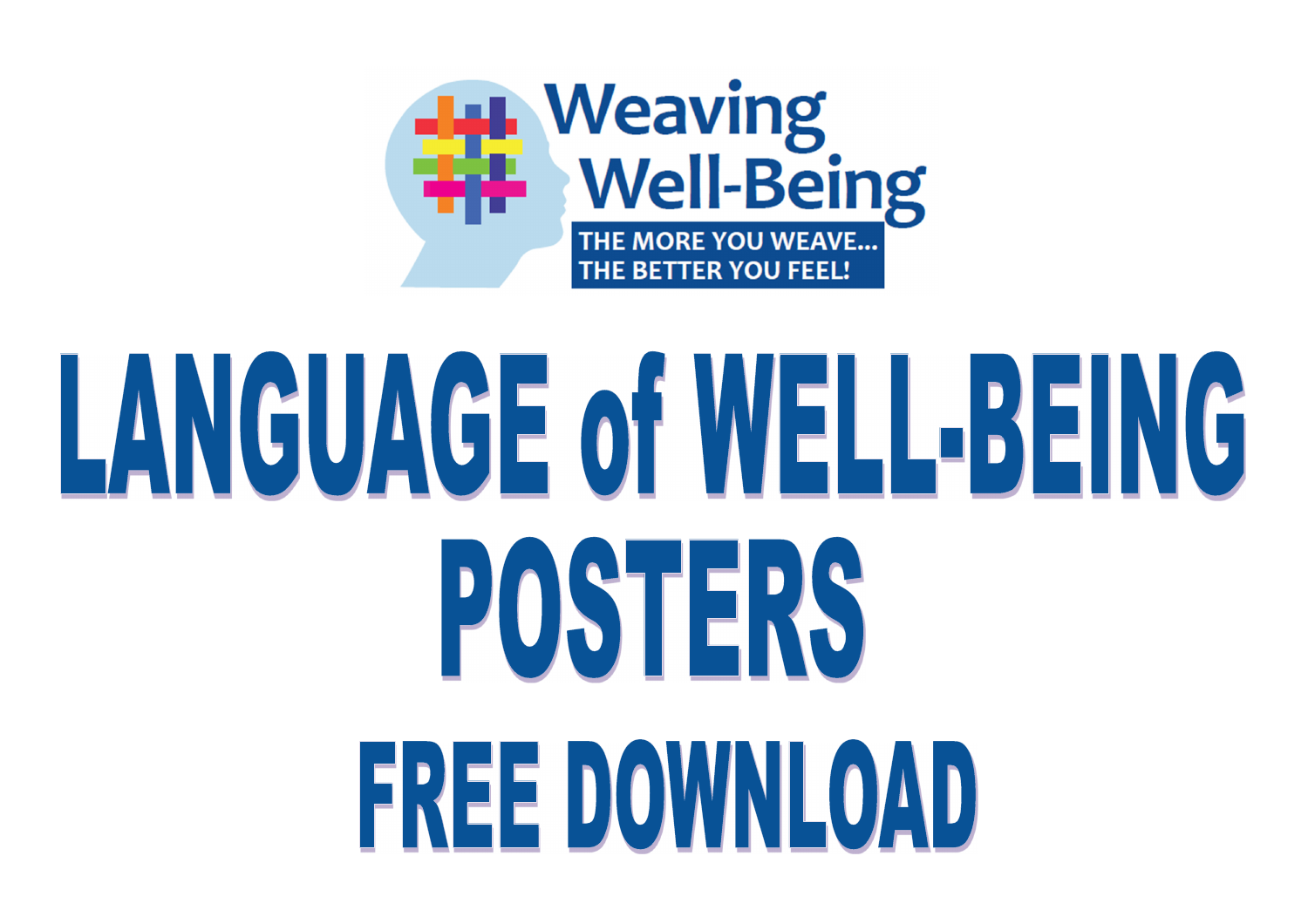## **What does well-being mean?**

"Well-being means feeling good and strong in our minds and bodies, having energy, getting along with and helping others, knowing our strengths and feeling proud because we are doing our best. It means we can cope with the little problems and disappointments of life. It means enjoying life, being grateful for what we have and accepting ourselves just as we are!"

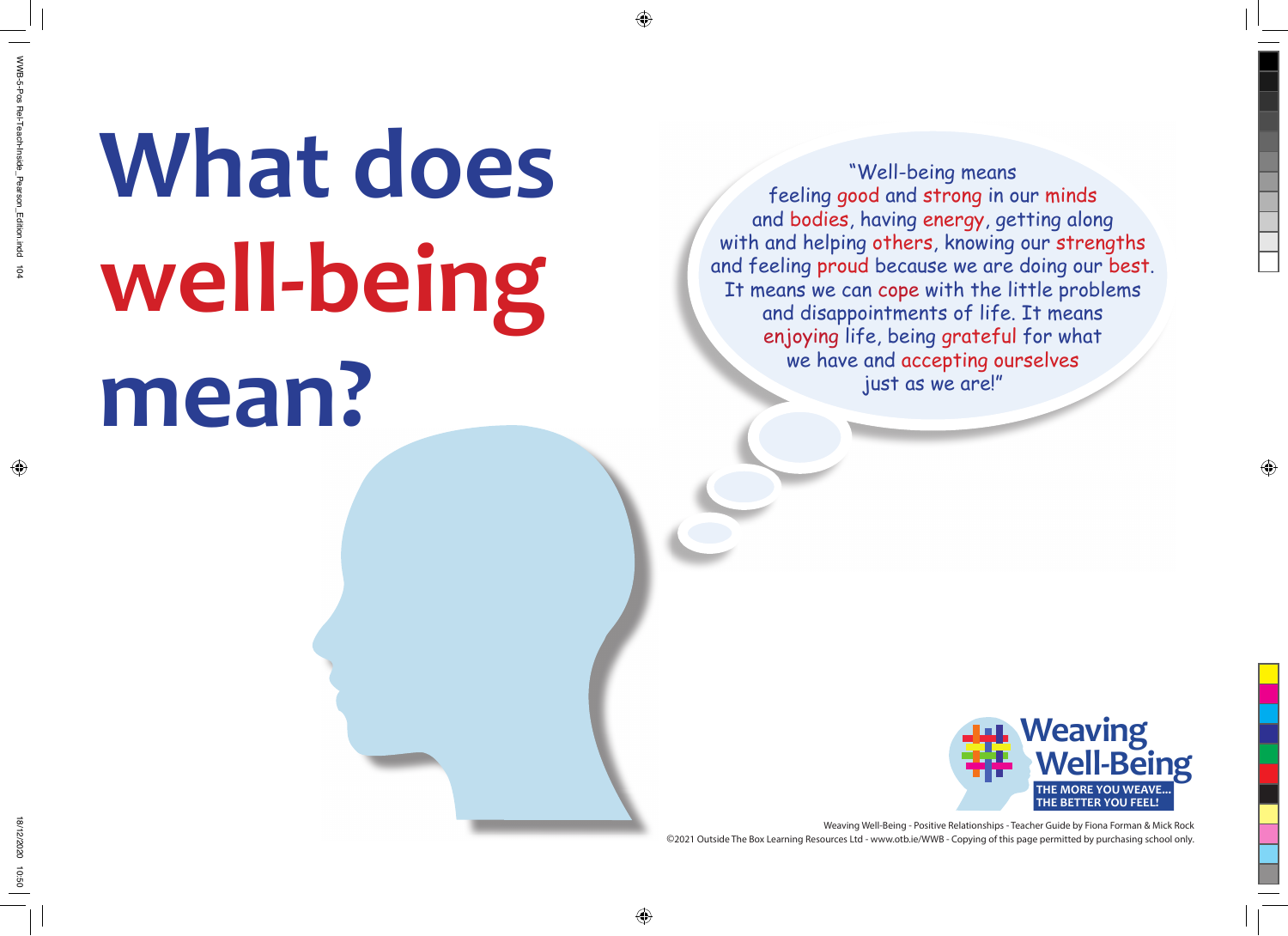**Well-being means feeling good in my body and my mind! Having energy and fun!**



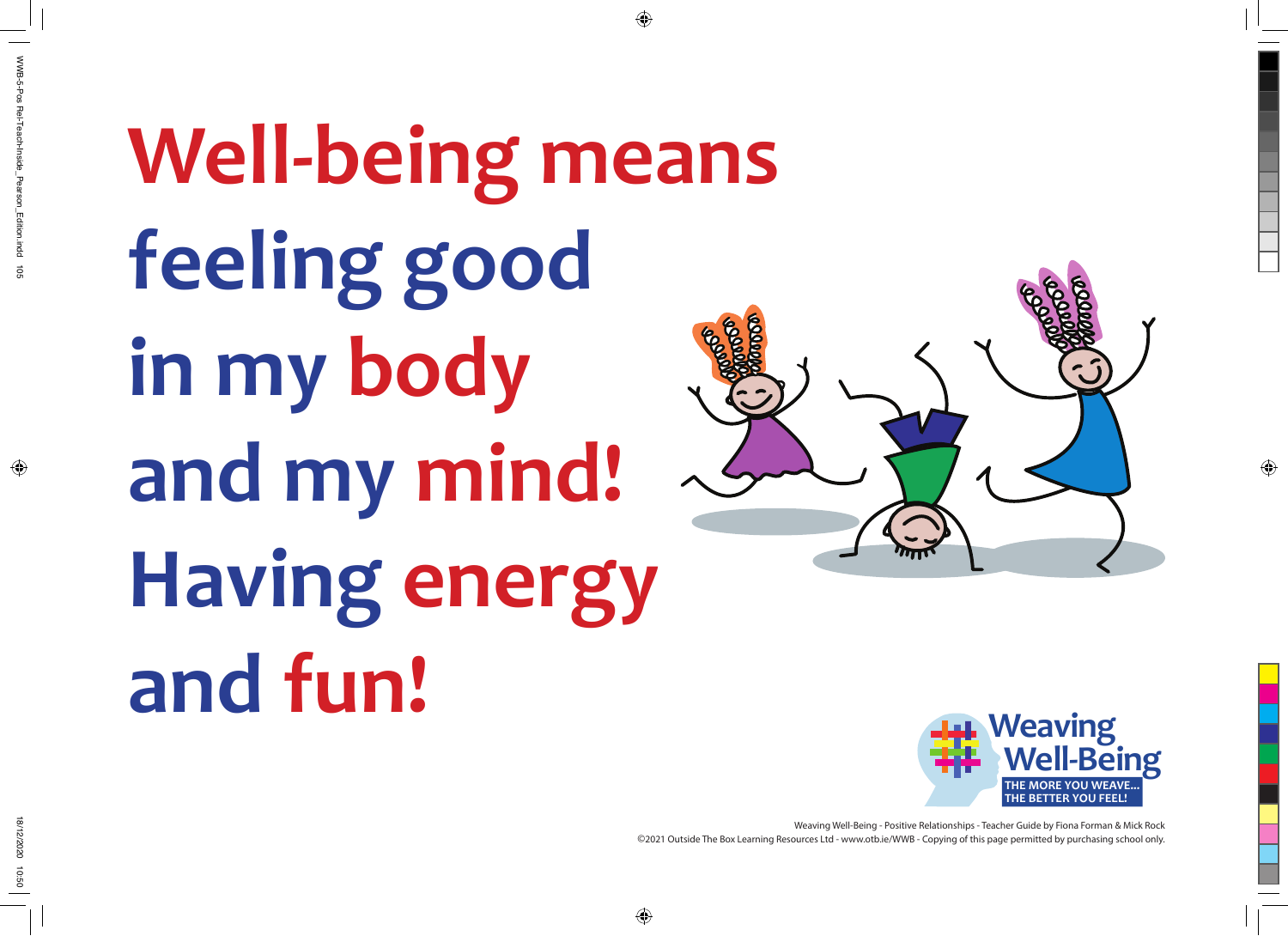## **Well-being means getting on well with, and helping others!**

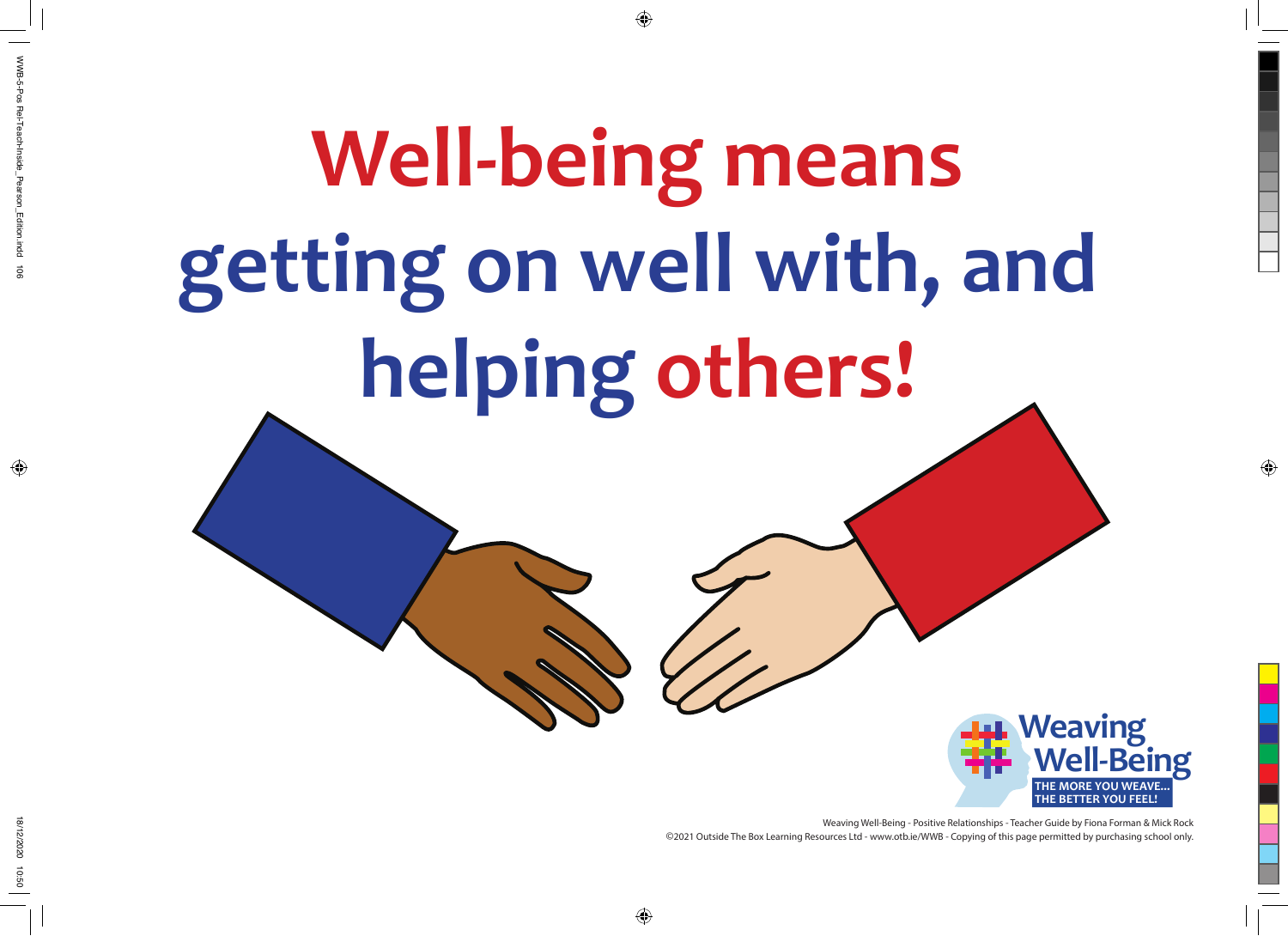#### **Well-being means knowing and using my strengths!**

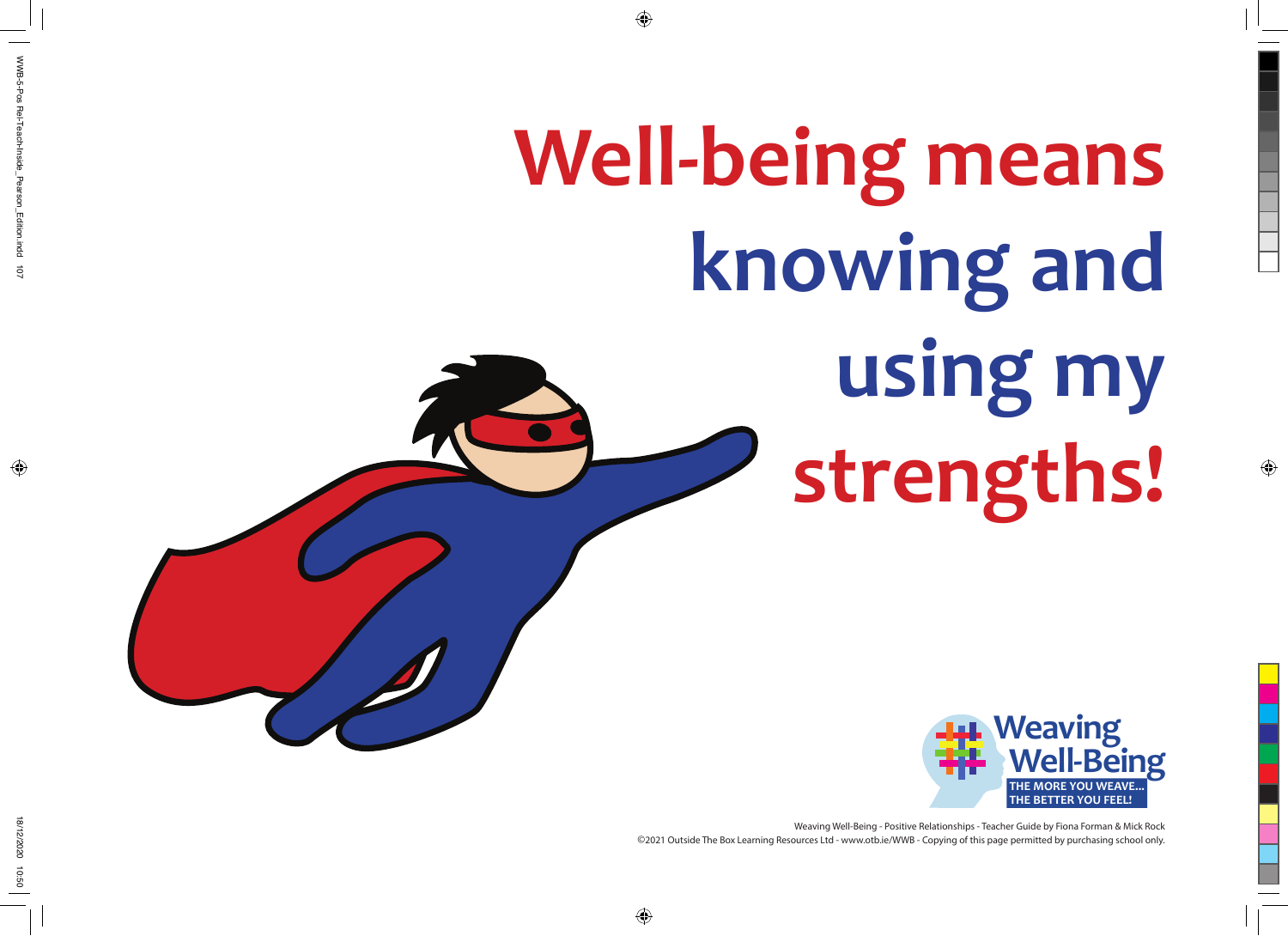#### **Well-being means being able to cope with all the normal ups and downs of life! C OP E**

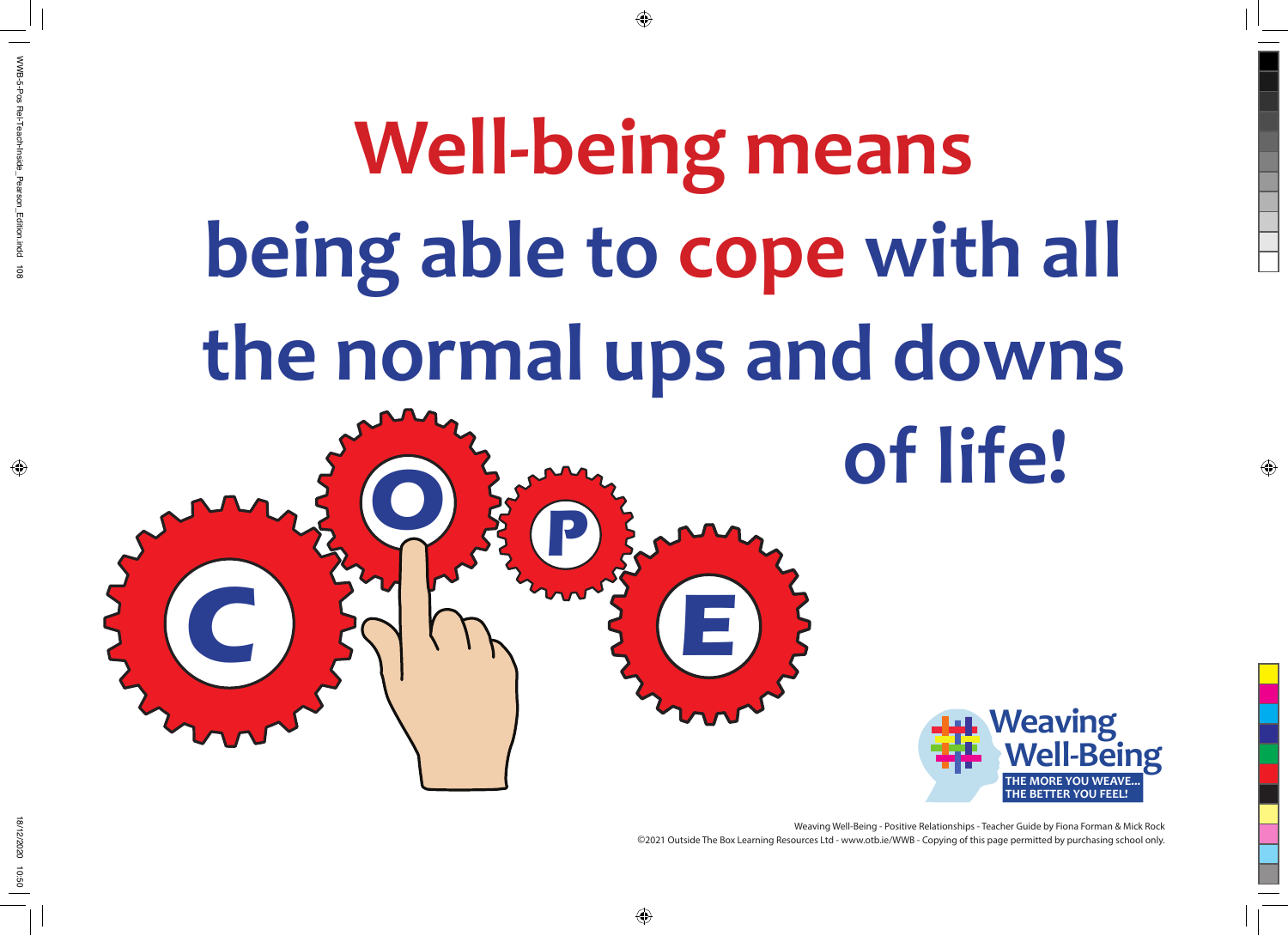**Well-being means enjoying life and feeling proud of doing my best!**